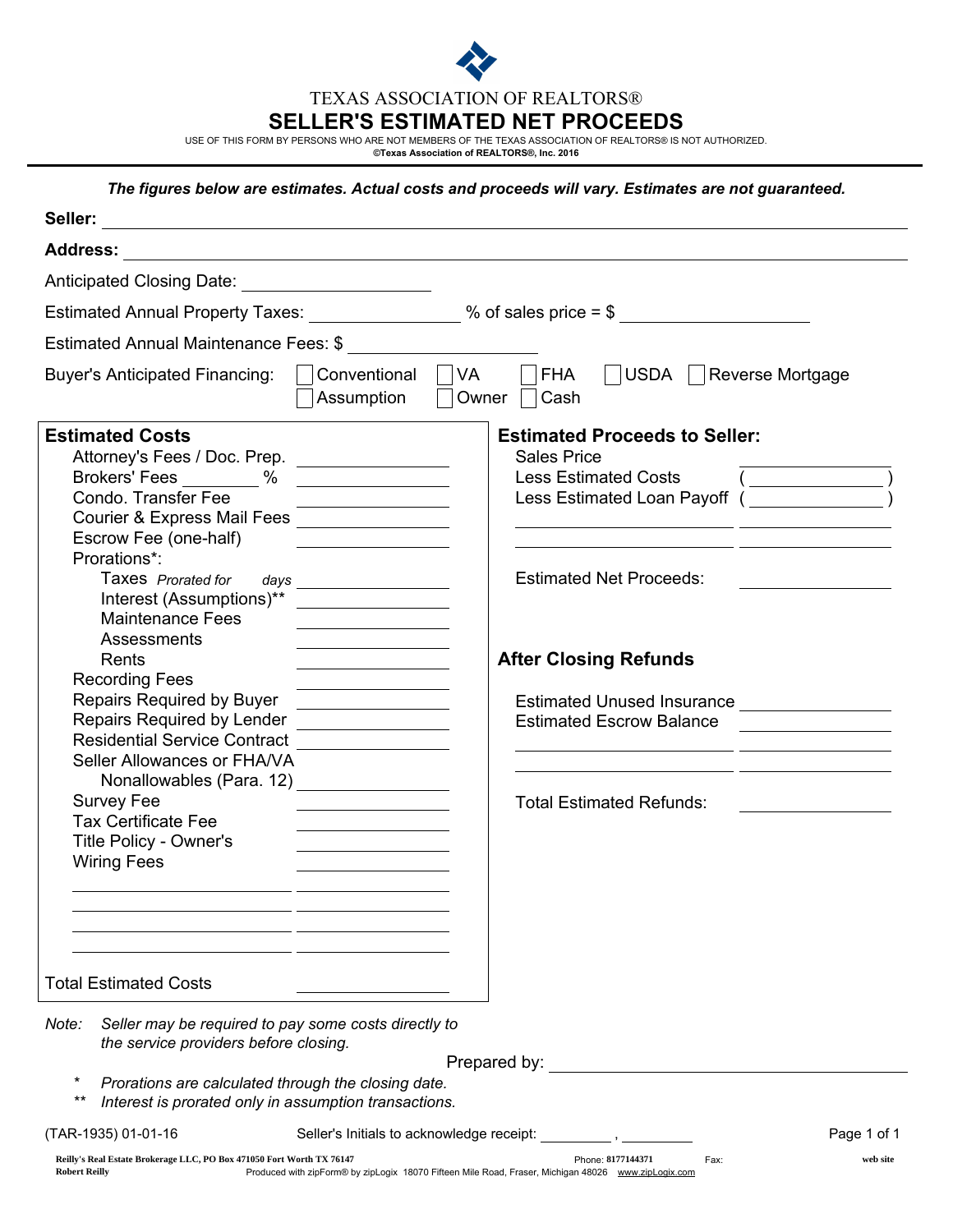# EXHIBIT A

# TEXAS TITLE INSURANCE BASIC PREMIUM RATES

Rates Effective May 1, 2013

| <b>Policies Up</b> | <b>Basic</b> | <b>Policies Up</b> | <b>Basic</b> | <b>Policies Up</b> | <b>Basic</b> | <b>Policies Up</b> | <b>Basic</b> |
|--------------------|--------------|--------------------|--------------|--------------------|--------------|--------------------|--------------|
| <b>To And</b>      | Premium      | To And             | Premium      | <b>To And</b>      | Premium      | To And             | Premium      |
| Including          |              | Including          |              | Including          |              | Including          |              |
| \$10,000           | \$238        | \$32,500           | \$398        | \$55,000           | \$556        | \$77,500           | \$716        |
| 10,500             | \$242        | 33,000             | \$401        | 55,500             | \$559        | 78,000             | \$720        |
| 11,000             | \$244        | 33,500             | \$405        | 56,000             | \$565        | 78,500             | \$725        |
| 11,500             | \$248        | 34,000             | \$408        | 56,500             | \$568        | 79,000             | \$729        |
| 12,000             | \$252        | 34,500             | \$412        | 57,000             | \$571        | 79,500             | \$730        |
| 12,500             | \$255        | 35,000             | \$415        | 57,500             | \$575        | 80,000             | \$734        |
| 13,000             | \$260        | 35,500             | \$419        | 58,000             | \$579        | 80,500             | \$738        |
| 13,500             | \$264        | 36,000             | \$422        | 58,500             | \$581        | 81,000             | \$742        |
| 14,000             | \$267        | 36,500             | \$426        | 59,000             | \$585        | 81,500             | \$744        |
| 14,500             | \$270        | 37,000             | \$429        | 59,500             | \$589        | 82,000             | \$748        |
| 15,000             | \$272        | 37,500             | \$433        | 60,000             | \$593        | 82,500             | \$753        |
| 15,500             | \$276        | 38,000             | \$437        | 60,500             | \$597        | 83,000             | \$757        |
| 16,000             | \$280        | 38,500             | \$441        | 61,000             | \$600        | 83,500             | \$759        |
| 16,500             | \$284        | 39,000             | \$443        | 61,500             | \$603        | 84,000             | \$762        |
| 17,000             | \$288        | 39,500             | \$447        | 62,000             | \$607        | 84,500             | \$767        |
| 17,500             | \$292        | 40,000             | \$450        | 62,500             | \$611        | 85,000             | \$770        |
| 18,000             | \$296        | 40,500             | \$455        | 63,000             | \$613        | 85,500             | \$773        |
| 18,500             | \$298        | 41,000             | \$457        | 63,500             | \$617        | 86,000             | \$776        |
| 19,000             | \$301        | 41,500             | \$462        | 64,000             | \$621        | 86,500             | \$781        |
| 19,500             | \$304        | 42,000             | \$465        | 64,500             | \$625        | 87,000             | \$785        |
| 20,000             | \$309        | 42,500             | \$469        | 65,000             | \$628        | 87,500             | \$788        |
| 20,500             | \$312        | 43,000             | \$471        | 65,500             | \$631        | 88,000             | \$791        |
| 21,000             | \$317        | 43,500             | \$475        | 66,000             | \$635        | 88,500             | \$795        |
| 21,500             | \$320        | 44,000             | \$479        | 66,500             | \$640        | 89,000             | \$799        |
| 22,000             | \$324        | 44,500             | \$483        | 67,000             | \$644        | 89,500             | \$801        |
| 22,500             | \$327        | 45,000             | \$487        | 67,500             | \$645        | 90,000             | \$804        |
| 23,000             | \$330        | 45,500             | \$490        | 68,000             | \$649        | 90,500             | \$809        |
| 23,500             | \$333        | 46,000             | \$493        | 68,500             | \$653        | 91,000             | \$813        |
| 24,000             | \$337        | 46,500             | \$497        | 69,000             | \$656        | 91,500             | \$817        |
|                    | \$340        |                    | \$499        |                    | \$659        |                    | \$819        |
| 24,500             | \$345        | 47,000             | \$503        | 69,500<br>70,000   | \$664        | 92,000             | \$823        |
| 25,000             | \$348        | 47,500             | \$508        |                    | \$668        | 92,500             | \$827        |
| 25,500             | \$352        | 48,000             | \$512        | 70,500             | \$672        | 93,000             | \$831        |
| 26,000             |              | 48,500             |              | 71,000             |              | 93,500             |              |
| 26,500             | \$355        | 49,000             | \$515        | 71,500             | \$674        | 94,000             | \$832        |
| 27,000             | \$358        | 49,500             | \$518        | 72,000             | \$677        | 94,500             | \$837        |
| 27,500             | \$361        | 50,000             | \$522        | 72,500             | \$681        | 95,000             | \$842        |
| 28,000             | \$365        | 50,500             | \$525        | 73,000             | \$685        | 95,500             | \$845        |
| 28,500             | \$368        | 51,000             | \$527        | 73,500             | \$688        | 96,000             | \$847        |
| 29,000             | \$373        | 51,500             | \$531        | 74,000             | \$692        | 96,500             | \$851        |
| 29,500             | \$376        | 52,000             | \$536        | 74,500             | \$696        | 97,000             | \$855        |
| 30,000             | \$380        | 52,500             | \$540        | 75,000             | \$700        | 97,500             | \$859        |
| 30,500             | 5383         | 53,000             | \$543        | 75,500             | \$702        | 98,000             | \$862        |
| 31,000             | \$387        | 53,500             | \$547        | 76,000             | \$706        | 98,500             | \$866        |
| 31,500             | \$390        | 54,000             | \$550        | 76,500             | \$709        | 99,000             | \$870        |
| 32,000             | \$393        | 54,500             | \$553        | 77,000             | \$713        | 99,500             | \$873        |
|                    |              |                    |              |                    |              | 100,000            | \$875        |